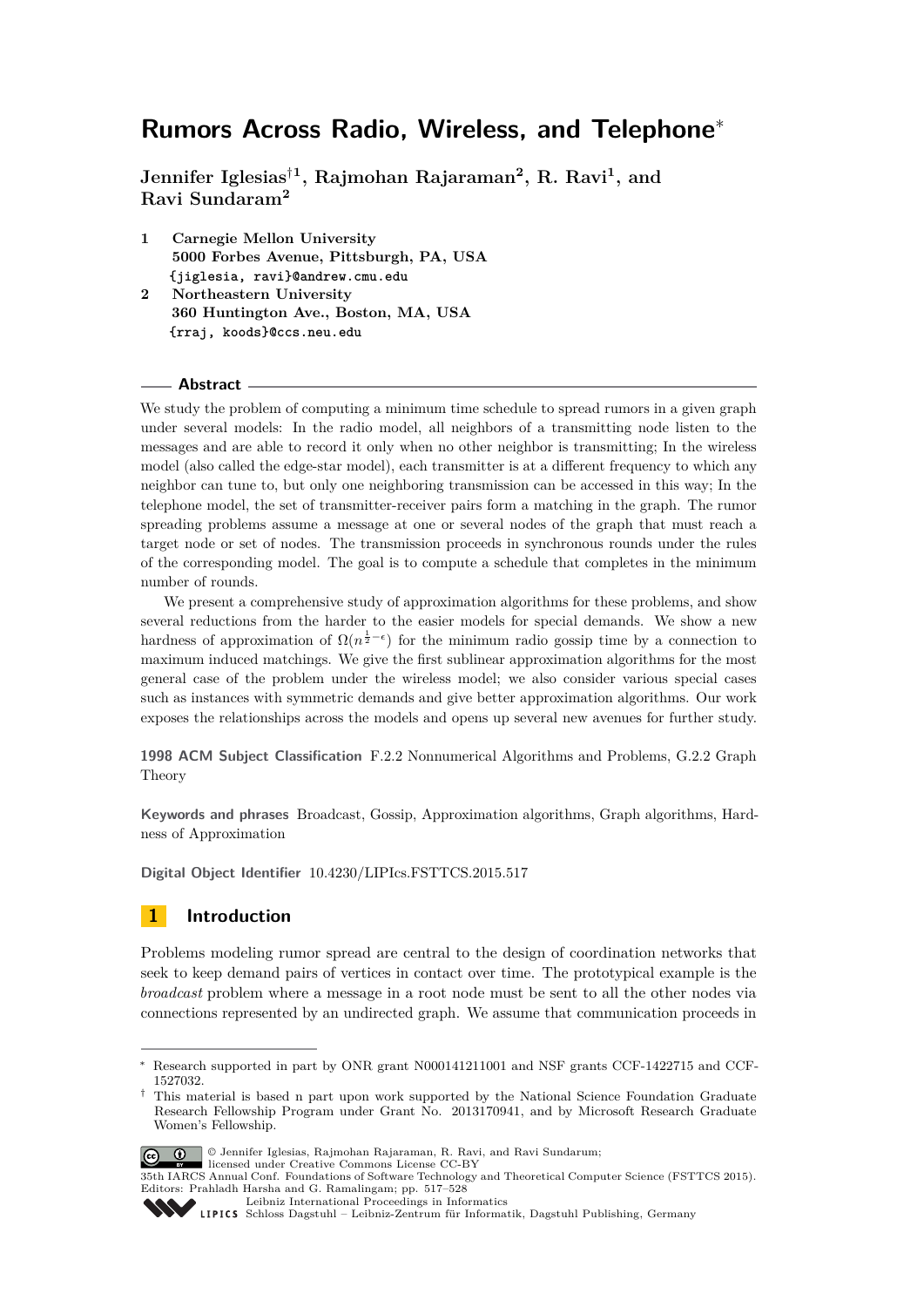synchronized rounds. When more than one message is being disseminated, we assume that in each round each node can transmit an unlimited number of messages in one communication. A subset generalization of broadcast is called the *Multicast* problem: a subset of nodes is specified as terminals and the goal is to spread the rumor from the root only to this subset, using other non-terminal nodes if needed in the process. An all-to-all generalization of the broadcast problem is termed *gossip*: every node has its own piece of information that must be communicated to all nodes, and the goal is to have all the information spread to all the nodes in the minimum number of rounds. Gossip and broadcast are special cases of a more general demand model that we may call *multicommodity multicast*: in this most general version, we are given a set of source-sink pairs so that each source has a rumor that must be sent to the corresponding sink. Recall that messages from many sources can all be aggregated and exchanged in one round between any pair that can communicate, and the goal is to minimize the number of rounds. In this paper, we will study a specialization of the multicommodity demand model called the *symmetric multicommodity* where for every source-sink pair, we also have the symmetric requirment that the sink wants to send its rumor to the source; thus, the demand pairs are unordered in this case. The more general version will be called the *asymmetric multicommodity* demand model to distinguish it from the symmetric demands case.

# **1.1 Models: Telephone, Radio, and Edge-Star, a New Model from Wireless**

Different communication models result in different constraints on the set of edges on which messages can be transmitted in a single round. The two most widely studied models are the telephone and radio models: In the **telephone** model, in each round, a node can communicate with at most one other node, thus the edges on which communication occurs is a matching; In the **radio** model, a set of transmitters broadcast the message out but only their neighbors who are adjacent to exactly only one transmitter can successfully receive the message (while interference prevents other neighbors from receiving the message): the set of edges through which the messages are sent in any round in this model is a set of stars centered at the transmitters, where each leaf of each star has that star's center as its unique neighbor among all the star centers.

In this paper, we expand the study of rumor spreading problems by introducing a new model based on wireless communications between nodes, which we call the **edge-star** model. We assume that during each round of wireless communication, each transmitter can choose its own channel or frequency distinct from that of all other transmitters. The input undirected graph represents pairs of nodes that are within wireless range of each other. Receiving nodes that are in the vicinity of many different transmitting nodes can choose to tune into the frequency of one of them. In this way, the set of edges in which communication happens in every round is a set of stars which are defined by a subset of edges of the input graph. Note that unlike the radio model, there is no requirement that a receiver be adjacent to exactly one transmitter. This model more closely models wireless networks, where a machine may be able to see many wireless networks, but only interacts with one of these networks at a time.

# **1.2 Previous Work**

The radio broadcast and gossip problems have been extensively studied (see the work reviewed in the survey [\[11\]](#page-11-1)). The best-known scheme for radio broadcast is by Kowalski and Pelc [\[12\]](#page-11-2) which completes in time  $O(D + \log^2 n)$ , where *n* is the number of nodes, and *D* is the diameter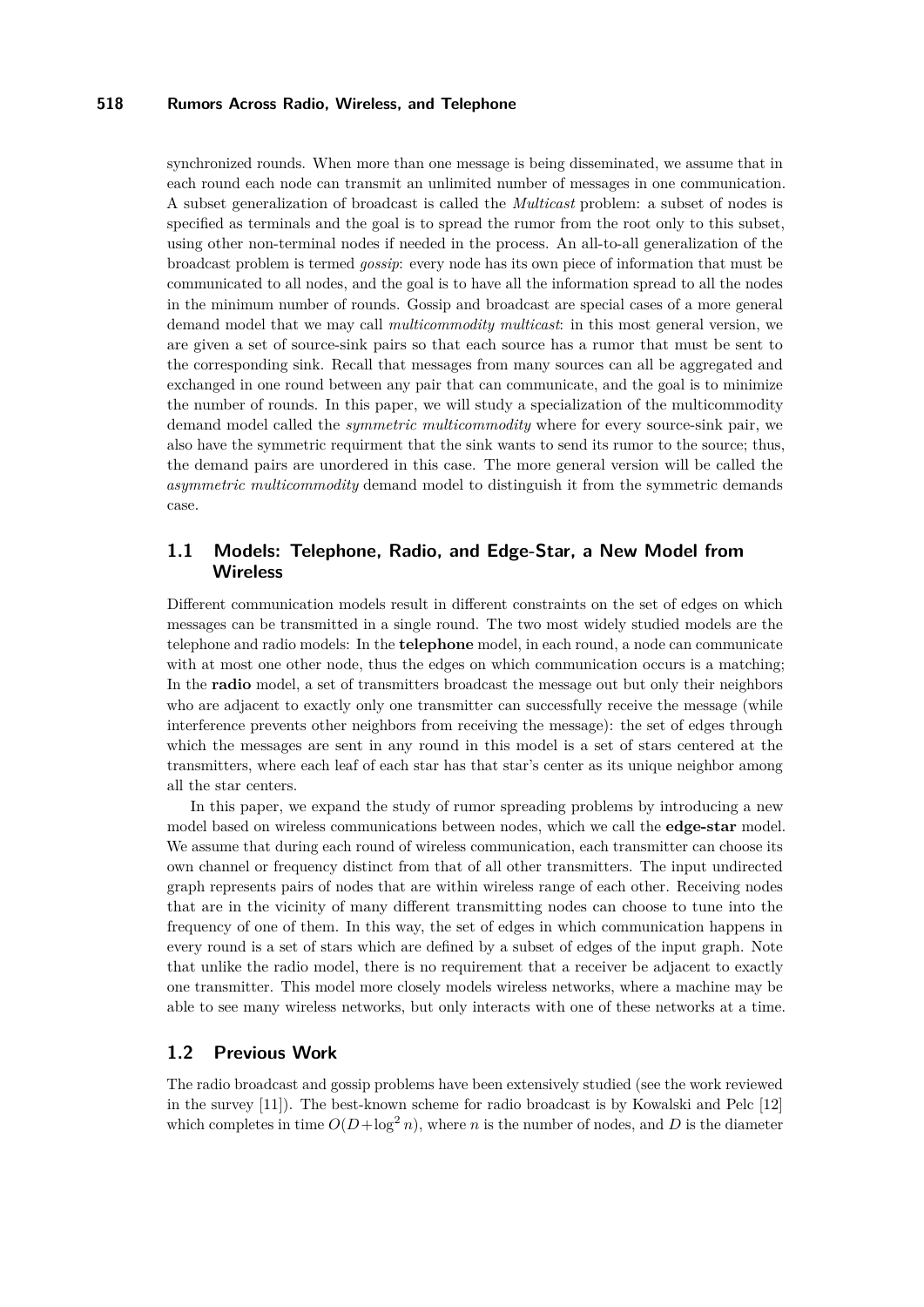of the graph and is a lower bound to get the message across the graph from any root. The  $O(\log^2 n)$  term is also unavoidable as demonstrated by Alon et al. [\[1\]](#page-11-3) in an example with constant diameter that takes  $\Omega(\log^2 n)$  rounds for an optimal broadcast scheme to complete. Elkin and Korsartz [\[5\]](#page-11-4) also show that this additive log-squared term is best possible unless  $NP \subseteq DTIME(n^{\log \log n}).$ 

The best bound for radio gossip known so far, however, is  $O(D + \Delta \log n)$  steps in an *n*-node graph with diameter *D* and maximum degree  $\Delta$  [\[10\]](#page-11-5). The maximum degree is not a lower bound on the gossip time, and indeed no previous results are known about the approximability for radio gossip, which is mentioned as an open problem in [\[11\]](#page-11-1).

In the telephone model, the first poly-logarithmic approximation for minimum broadcast time was achieved by Ravi [\[14\]](#page-11-6) and the current best known approximation ratio is  $O(\frac{\log n}{\log \log n})$ due to Elkin and Korsartz [\[6\]](#page-11-7). The best known lower bound on the approximation ratio for telephone broadcast is  $3 - \epsilon$  [\[4\]](#page-11-8).

In his study of the telephone broadcast time problem, Ravi [\[14\]](#page-11-6) introduced the idea of finding low poise spanning trees to accomplish broadcast: the *poise* of a spanning tree of an undirected graph is the sum of its diameter and its maximum degree. In the course of deriving a poly-logarithmic approximation, Ravi also showed how a tree of poise *P* in an *n*-node graph can be used to complete broadcast starting from any node in  $O(P \cdot \frac{\log n}{\log \log n})$ steps - we will use this observation later.

Nikzad and Ravi [\[13\]](#page-11-9) studied the telephone multicommodity multicast problem, and gave the first sub-linear approximation algorithm with performance ratio  $2^{O(\log \log k \sqrt{\log k}})$ for instances with *k* source-sink pairs.

Gandhi et al. [\[9\]](#page-11-10) recently studied the Radio Aggregation Scheduling problem which is a gathering version of the rumor spreading problem in the radio model. The set of edges in which communication occurs in every round is a matching with the additional property that if the edges within receivers and within senders are ignored, the communicating edges form an induced matching. In this model they prove a tight  $\Theta(n^{1-\epsilon})$ -approximation for their radio aggregation scheduling. Our results were derived independently of their methods.

# **1.3 Our contributions**

We give the first results on the approximability of gossip and multicommodity multicast problems in the radio model. We introduce the edge-star model based on wireless channels and give the first approximation results for minimum time rumor spreading by relating them to their analogs in the telephone model.

- **1.** We show that it is NP-hard to approximate gossip in the radio model within a factor of  $O(n^{1/2-\epsilon})$  in an *n*-node graph. This result is derived by isolating a gathering version of the broadcast problem in the radio model and relating it in a simple bipartite graph to induced matchings (Section [2\)](#page-3-0).
- **2.** We obtain an  $O(\frac{\log n}{\log \log n})$  approximation algorithm for gossip in the edge-star model by reducing the problem to the broadcast problem in the telephone model (Section [3.1\)](#page-5-0).
- **3.** We consider the special case where the underlying graph is a tree, and show that the multicommodity multicast in the edge-star model reduces to the broadcast problem in the telephone model, thus proving an  $O(\frac{\log n}{\log \log n})$  approximation (Section [3.2\)](#page-6-0).
- **4.** We show that the case of edge-star symmetric multicommodity multicast problem has the same optimal solution  $\overline{(\text{up to poly-log factors})}$  as telephone multicommodity multicast, yielding a  $2^{O(\log \log n \sqrt{\log n})}$  approximation (Section [3.3\)](#page-7-0).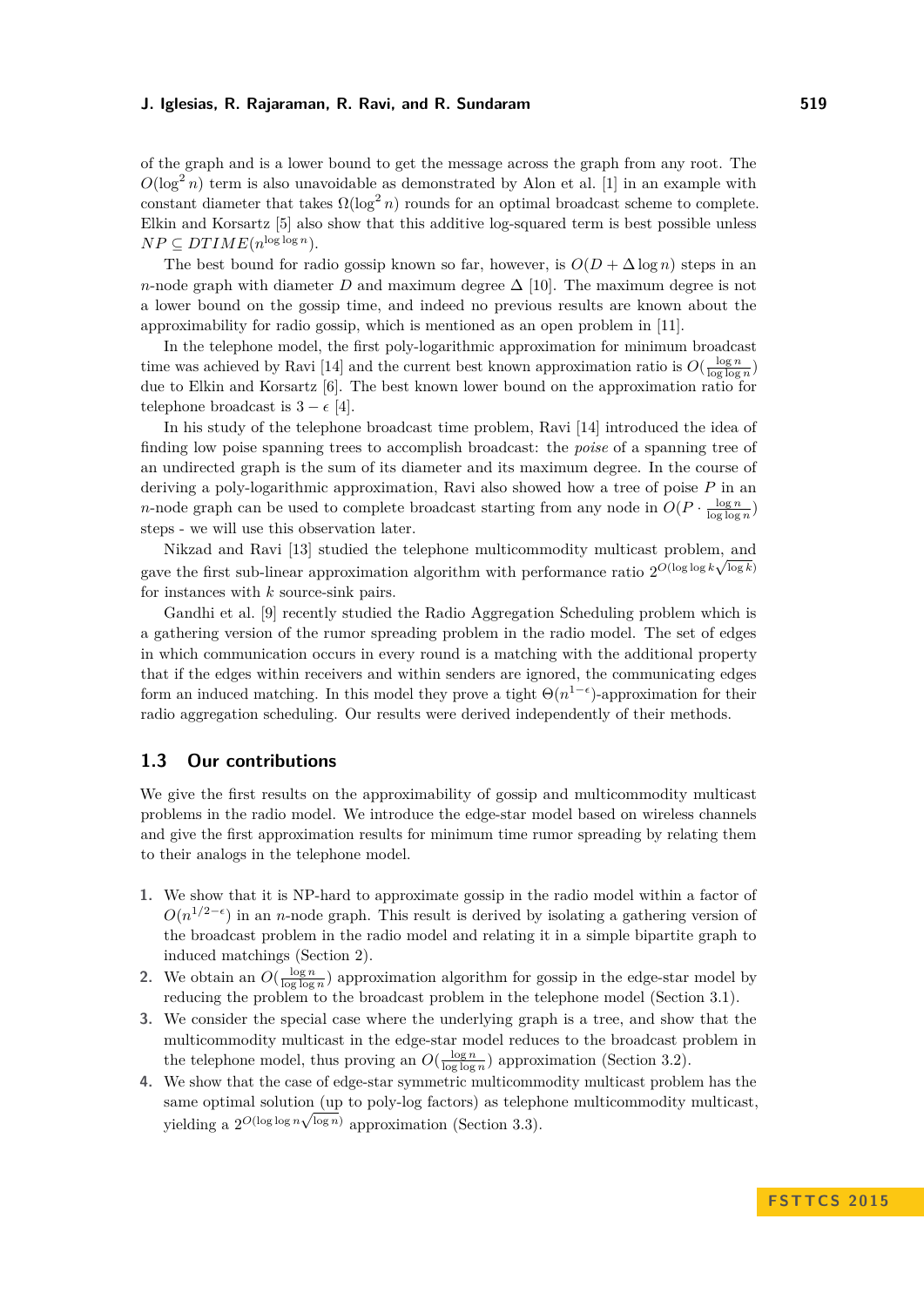<span id="page-3-1"></span>**Table 1** A summary of upper and lower bounds achieved in the different problems. We prove the results marked \* in the table.

|             | <b>Broadcast</b>                        | Gossip                                        | Multicommodity                                                    |
|-------------|-----------------------------------------|-----------------------------------------------|-------------------------------------------------------------------|
| Radio       | $D + O(\log^2 n)$ [12]                  | $O(D + \Delta \log n)$ [10]                   | Unknown                                                           |
|             |                                         | $\sqrt{\Omega(n^{1/2-\epsilon})}$ hard*       | $\Omega(n^{1/2-\epsilon})$ hard*                                  |
| $Edge-star$ | $OPT = D$                               | $OPT \cdot O(\frac{\log n}{\log \log n})^*$   | $\overline{\text{OPT}:\tilde{O}(2^{\sqrt{\log n}})}$ *(symmetric) |
|             |                                         |                                               | $\overline{\text{OPT} \cdot O}(n^{\frac{2}{3}})^*$ (asymmetric)   |
| Telephone   | OPT $O(\frac{\log n}{\log \log n})$ [7] | OPT $\cdot O(\frac{\log n}{\log \log n})$ [7] | OPT $\cdot \tilde{O}(2^{\sqrt{\log n}})$ [13]                     |

**5.** We give an  $O(n^{\frac{2}{3}})$ -approximation for the general (asymmetric) multicommodity multicast problem in the edge-star model (Section [3.4\)](#page-9-0).

Table [1](#page-3-1) contains a summary of our results in context.

## <span id="page-3-0"></span>**2 Lower bound for gossip in the radio model**

In this section, we show it is NP-hard to approximate gossip in the radio model within a factor of  $O(n^{1/2-\epsilon})$ . This also implies the same hardness result for multicommodity multicast under the radio model, because gossip is a special case of multicommodity multicast. In order to show these hardness results, we first consider the smallest set of induced matchings which cover the vertices of a bipartite graph.

 $\triangleright$  **Definition 2.1.** An *induced matching* is a matching of some vertices *U* in a graph *G*, such that  $G[U]$  is a matching. (We use  $G[U]$  to mean the graph G induced on the vertex set U.) In other words, in the graph *G* only the matching edges are present between the nodes in *U*.

A *covering set of induced matchings* (CSIM) is a set of induced matchings which cover all the vertices in the graph. The size of a covering set of induced matchings is defined to be the number of induced matchings.

First, we will show the hardness of finding a minimum CSIM by a reduction from coloring. Then we will use the hardness of minimum sized CSIM to prove the hardness results for radio gossip.

**Find Theorem 2.2.** *It is NP-hard to approximate CSIM to within a n*<sup>1/2− $\epsilon$ </sup> *factor for any constant*  $\epsilon > 0$ *.* 

**Proof.** Given a coloring instance  $G = (V, E)$ , we first turn this into a bipartite graph, where we want to find a CSIM. For each  $v \in V$  we make  $n+1$  copies of  $v$  in each side of the partition;  $v_1^L, v_2^L, \ldots v_{n+1}^L$  for L and  $v_1^R, v_2^R, \ldots v_{n+1}^R$  for R. We use the edges  $E_v = \{(v_i^L, v_i^R) | v \in V, i \in$  $[n+1]$ , called the straight edges and  $E_e = \{(u_i^L, v_j^R)|uv \in E, i, j \in [n+1]\}$ , called the cross edges. Now  $G' = (L, R, E_v \cup E_e)$  is the bipartite graph for which we want to find a CSIM. Figure [1](#page-4-0) shows an example construction.

Let  $\chi$  be the number of colors in an optimal coloring in *G*. Let  $\lambda$  be the number of sets in a minimal CSIM in  $G'$ .

We now show that  $\lambda \leq \chi \leq n$ . Let  $C_i$  be a set of vertices of color *i* in the coloring on *G*. If we take the edges  $\{(v_j^L, v_j^R)|v \in C_i, j \in [n+1]\}$ , they are an induced matching. Each vertex has one straight edge in  $G'$ , and if a vertex is used in the matching, then its straight edge is used. So, we only need to show that no cross edges go between vertices in this matching. If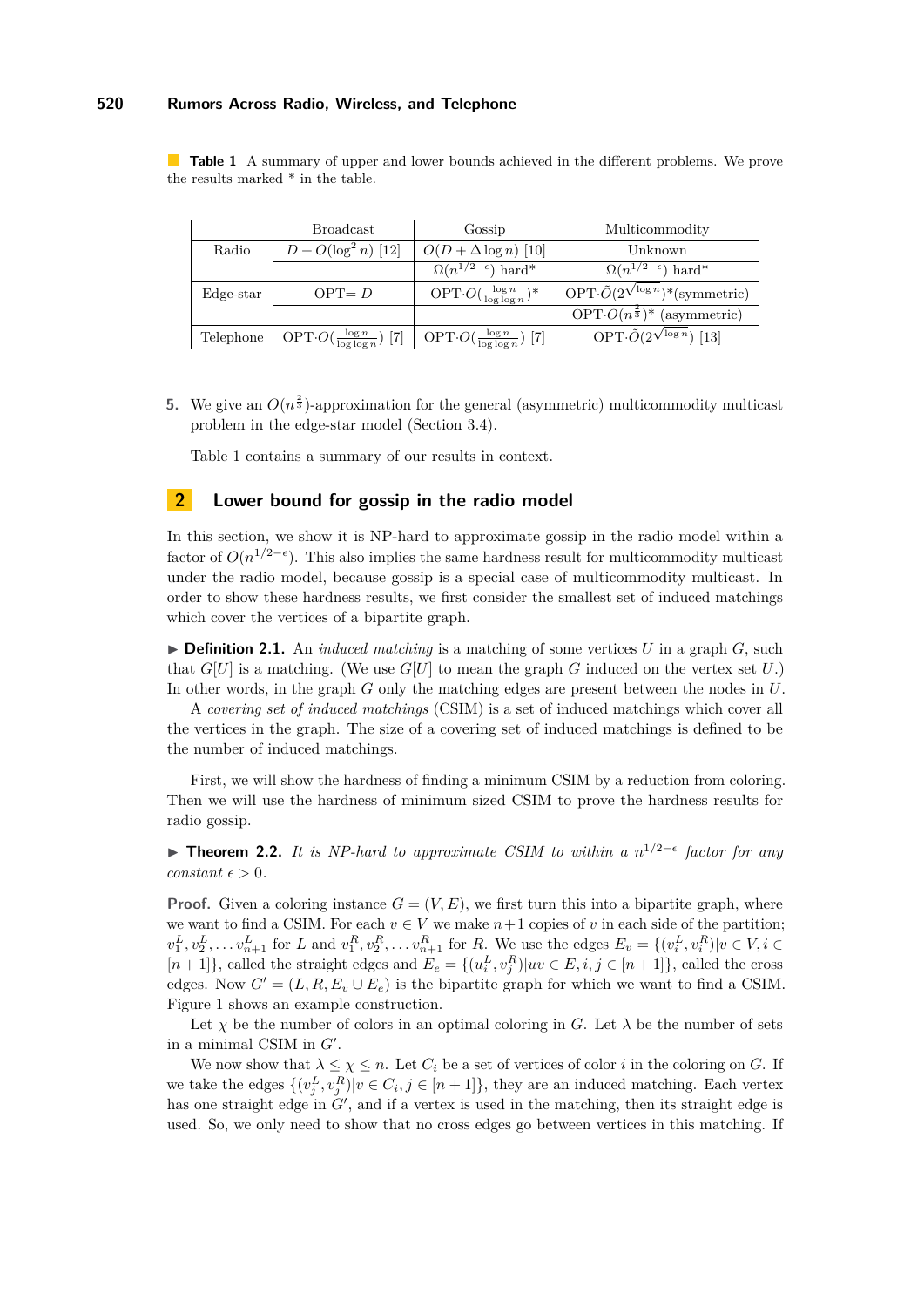<span id="page-4-0"></span>

**Figure 1** Here is an example of the construction of  $G'$  from  $G$ . The thick edges represent complete bipartite subgraphs.

a cross edge  $(u_j^L, v_k^R)$  did exist, then  $(u, v) \in E$  but then  $u, v$  couldn't be the same color. So, for each color we have defined an induced matching. These induced matchings cover all the nodes since every node receives some color in the coloring on *G*.

Now we will show that  $\chi \leq \lambda$  or  $n+1 \leq \lambda$ . Let  $S_1, S_2, \ldots S_\lambda$  be the induced matchings covering  $G'$ . Assume that there is some  $v \in V$  that has all of its corresponding vertices in *G*<sup> $\prime$ </sup> matched via cross edges. Then we can only have at most one cross edge per induced matching adjacent to the  $v_i^L$ 's. If an induced matching has  $(v_i^L, u_\ell^R)$  and  $(v_j^L, w_{\ell'}^R)$  then this is not an induced matching since  $(v_j^L, u_\ell^R)$  is an edge. Therefore in this case to match all the  $v_i^L$  in some induced matching, we will need at least  $n+1$  induced matchings. Now consider each  $v \in G$  has one of its straight edges used in some induced matching. Let  $S_i$  be the first induced matching containing a straight edge adjacent to some  $v_i^L$ . In  $S_j$ , because some  $v_i^L$ is matched via its straight edge, then no  $v_{\ell}^L$  is matched via a cross edge. Now in *G* color *v* with the *j*th color. This is a valid coloring. If some  $(v_i^L, v_i^R)$  and  $(u_\ell^L, u_\ell^R)$  were both in the same induced matching, then there can't be the edge  $(u, v)$  in the original graph  $G$ .

Combining the above two parts we get that  $\chi = \lambda$ .

We begin with a graph *G* such that it is NP-hard to distinguish if there is a coloring of size  $|V(G)|^{\epsilon}$  from if the coloring requires at least  $|V(G)|^{1-\epsilon}$  colors [\[8\]](#page-11-12). Therefore, in the graph  $G'$  we created, it is NP-hard to distinguish if there is a set of induced matchings that cover the vertices of size  $n^{\epsilon}$  or *n*. We have  $O(n^2)$  vertices in *G*<sup> $\prime$ </sup> though. So, in a graph with *n* vertices it is NP-hard to approximate the number of induced matchings needed to cover the vertices within a factor of  $O(n^{1/2-\epsilon})$  $\blacksquare$ ).

Now that we have developed the hardness result for CSIM, we will use the graph we created for CSIM, to create instances of radio gossip.

I **Corollary 2.3.** *It is NP-hard to approximate radio gossip to within a n* 1*/*2− *factor for any constant*  $\epsilon > 0$ *.* 

**Proof.** We convert the induced matching instance to a gossip problem in a similar fashion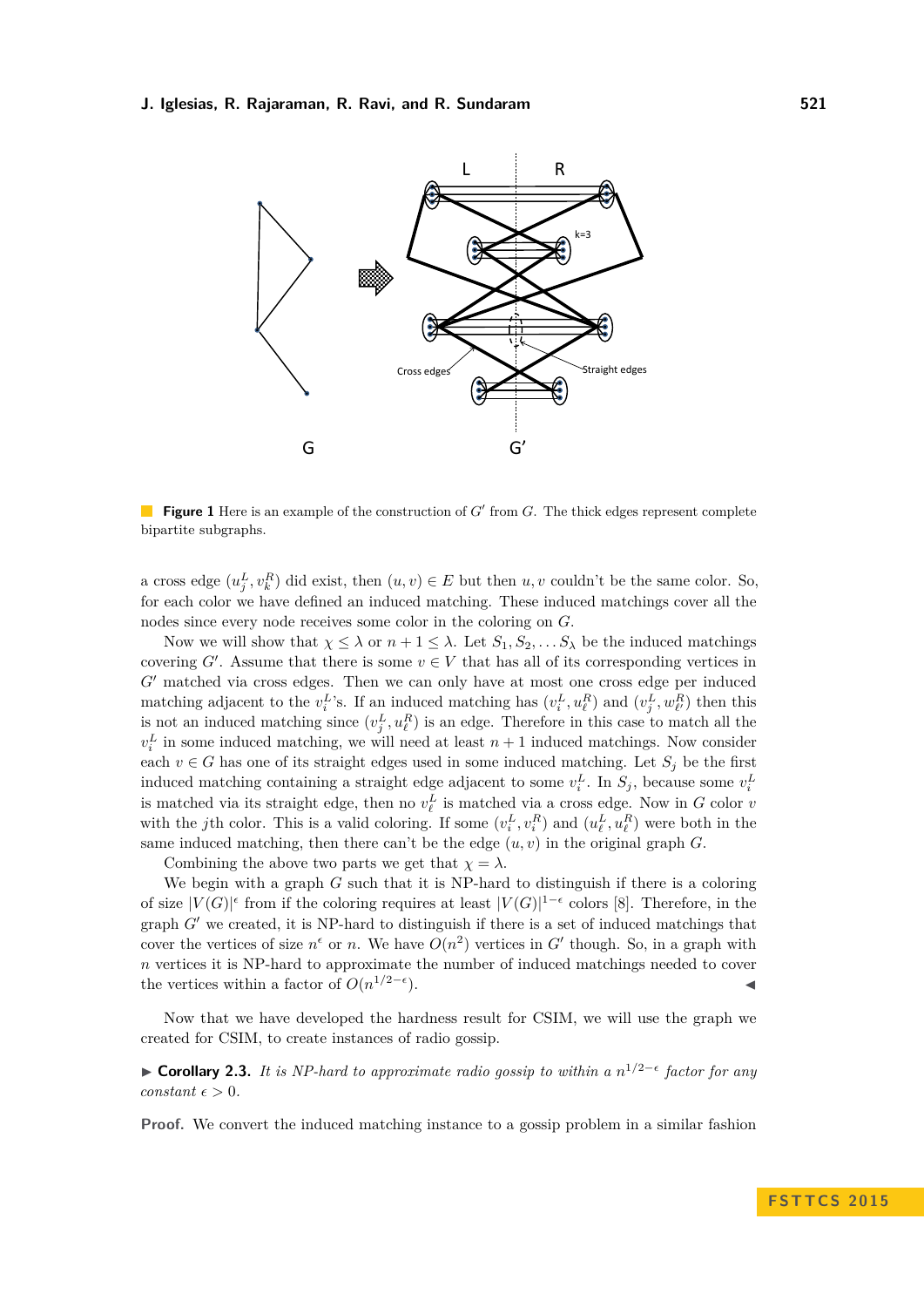to above. We can consider that we have the bipartite graph  $G<sup>0</sup>$  and we build a complete binary tree with its leaves being the nodes  $v_i^L$ . The terminal nodes in the gossip problem are set to be all the nodes. To communicate the message to all other nodes, each node  $v_i^R$ must at some point be the only node trying to talk to some node on the other side of the bipartition. In other words, we need to have induced matchings at each point in order for the  $v_i^R$  to propagate their messages to some other node without interference. Therefore, we need at least as many induced matchings as it takes to cover the graph to complete the gossip. Call this number *C*; we can now achieve gossip in time  $2C + 3 \log n$  as follows. We do this by using the induced matchings so that each vertex  $v_i^R$  communicates its message to someone on the other side of the partition. Next we propagate the message up the binary tree to the root node. This takes time at most  $2 \log n$  since at each node of the path in the binary tree, a message can be delayed only for two steps, and the path length is logarithmic. Then we broadcast the message down the tree. This takes time log *n* since we can use the edge-star model to just broadcast all the gathered messages from the root along the down-stars in one time step per level. Lastly, we need to communicate the message back to the  $v_i^R$ , which takes time *C*. We know that radio gossip takes time at least *C* and can be done in time  $2C + 3 \log n$  on this graph.

Therefore, it is NP-hard to approximate radio gossip better than a factor of  $O(n^{1/2-\epsilon})$ otherwise, we could approximate the CSIM within the same factor. J

# **3 The Edge-Star Model**

In this section, we consider the edge-star model which generalizes the telephone model. We focus on three specific classes of problems; gossip, symmetric multicommodity multicast, and asymmetric multicommodity. In the *symmetric multicommodity* problem, we are given a set of demand pairs, and if  $(s_i, t_i)$  is a demand, then  $(t_i, s_i)$  is also a demand. In the asymmetric multicommodity case, there are no restrictions on which demand pairs are present.

In Section [3.1,](#page-5-0) we first obtain an  $O(\frac{\log n}{\log \log n})$  approximation algorithm for gossip in the edge-star model by reducing the problem to the broadcast problem in the telephone model. Next, in Section [3.2,](#page-6-0) we consider the special case where the underlying graph is a tree. In this special case, then we show that the multicommodity multicast in the edge-star model reduces to the broadcast problem in the telephone model, yielding an  $O(\frac{\log n}{\log \log n})$  approximation. In Section [3.3,](#page-7-0) we show that the case of edge-star symmetric multicommodity multicast problem has the same optimal solution (up to poly-log factors) as telephone multicommodity multicast, yielding an  $\tilde{O}(2^{\sqrt{\log n}})$  approximation. Lastly, in Section [3.4,](#page-9-0) we give an  $O(n^{\frac{2}{3}})$ -approximation for the general (asymmetric) multicommodity multicast problem in the edge-star model.

#### <span id="page-5-0"></span>**3.1 Gossip**

Here we show an  $O(\frac{\log n}{\log \log n})$  approximation for edge-star gossip. First, we show that a solution to the gossip problem in the edge-star model gives a solution to the broadcast problem in the telephone model of the same length. Next, we show that using a solution for the broadcast problem in telephone we can get a solution of twice the length to the gossip problem in the edge-star model. This show that their optimal solutions differ in cost by a factor of at most two.

<span id="page-5-1"></span>**Lemma 3.1.** *The optimal broadcast time in the telephone model is no more than the optimal gossip time in the edge-star model.*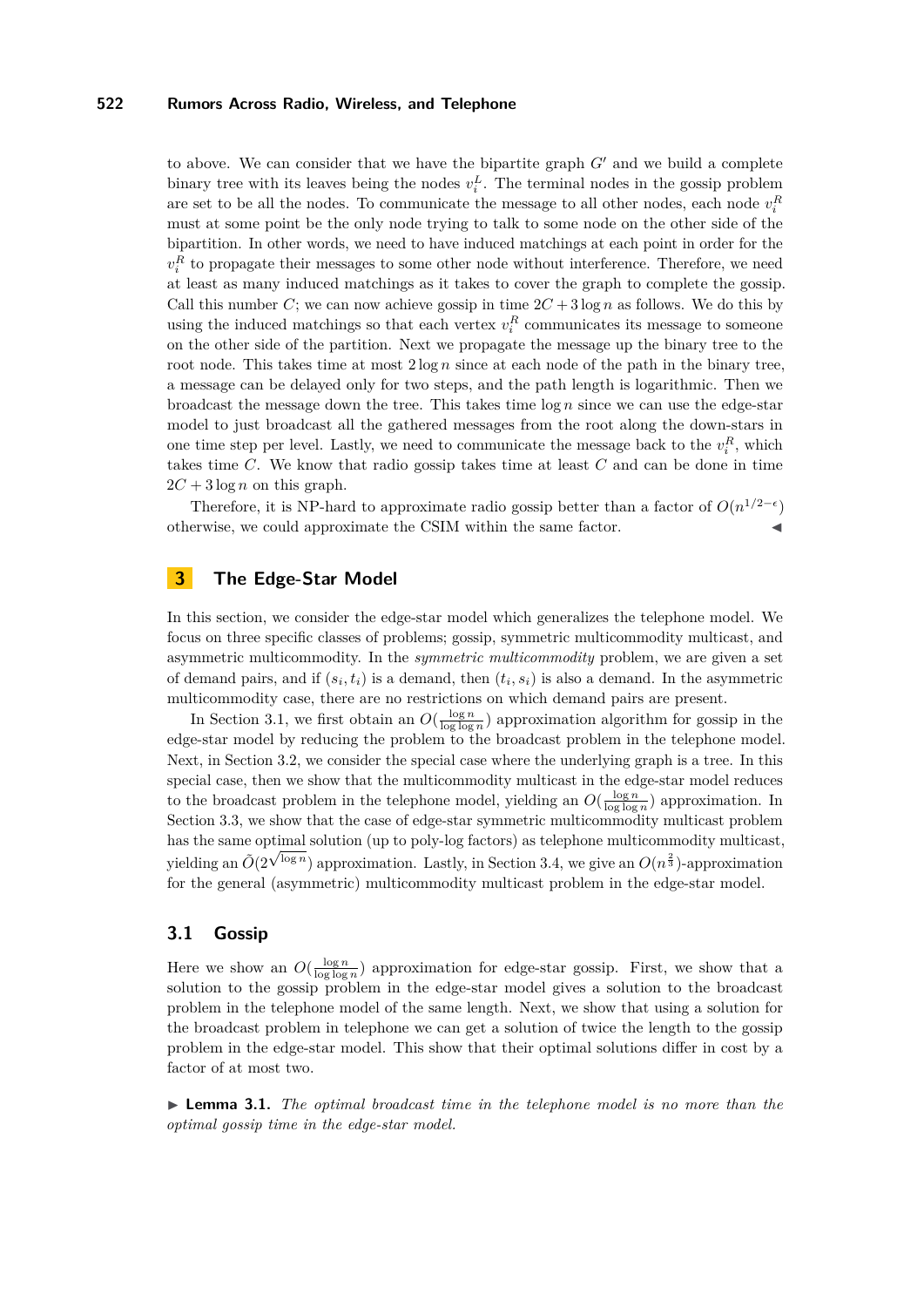**Proof.** Let S denote an optimal schedule for gossip in the edge-star model that completes in *T* rounds. Let *r* denote the root node for the broadcast problem in the telephone model. Fix a node *v*. Let *P<sup>v</sup>* denote a path taken by the message from *v* to arrive at *r* in the schedule *S*. Let  $E_t$  denote the set of all directed edges in  $\cup_v P_v$  that are activated in round *t* in *S*. By definition of the edge-star model, if  $(u_1, v_1)$  and  $(u_2, v_2)$  are in  $E_t$ , then  $v_1 \neq v_2$ . Furthermore, by our choice of the paths, we obtain that (i) for any distinct  $(u_1, v_1)$  and  $(u_2, v_2)$  in  $E_t$ ,  $u_1 \neq u_2$ ; and (ii) the edges of  $P_v$  appear in order of increasing time in the collection of  $E_t$ s.

We now argue that a reverse schedule in which the activated sets are given by  $E_t' =$  $rev(E_{T-t})$  forms a broadcast schedule from the root, where  $rev(X)$  equals  $\{(v, u) : (u, v) \in$ *X*} for any set *X* of directed edges. In any round *t*, for any distinct  $(u_1, v_1)$  and  $(u_2, v_2)$  in  $E_t$ , we have  $u_1 \neq u_2$  and  $v_1 \neq v_2$ ; therefore,  $REV(E_t)$  is a matching. Since the edges of  $P_v$ appear in order of increasing time in the collection of  $E_t$ s, the edges of the  $REV(P_t)$  appear in order of increasing time in the collection of  $E'_{t}$ s. Consequently, the message from the root is delivered to each node in *T* rounds.

**Lemma 3.2.** *The optimal gossip time in the edge-star model is no more than twice the optimal broadcast time in the telephone model.*

**Proof.** The proof mirrors the proof of Lemma [3.1.](#page-5-1) Let S denote an optimal schedule for broadcast from root *r* in the telephone model that completes in *T* rounds. Fix a node *v*. Let  $P_v$  denote a path taken by the message from *r* to arrive at *v* in the schedule *S*. Let  $E_t$  denote the set of all directed edges in  $\cup_v P_v$  that are activated in round *t* in *S*. By definition of the telephone model, for distinct  $(u_1, v_1)$  and  $(u_2, v_2)$  in  $E_t$ ,  $u_1 \neq u_2$  and  $v_1 \neq v_2$ . Furthermore, by our choice of the paths, we obtain that the edges of  $P<sub>v</sub>$  appear in order of increasing time in the collection of *Et*s.

We now argue that a reverse schedule in which the activated sets are given by  $E_t' =$  $rev(E_{T-t})$  forms a schedule for gathering in the edge-star model. In any round *t*, for any distinct  $(u_1, v_1)$  and  $(u_2, v_2)$  in  $E_t$ , we have  $u_1 \neq u_2$  and  $v_1 \neq v_2$ ; therefore, REV( $E_t$ ) is a matching, and is a valid set of edges to activate in the edge-star model in round  $T - t$ . Since the edges of  $P_v$  appear in order of increasing time in the collection of  $E_t$ s, the edges of the REV $(P_t)$  appear in order of increasing time in the collection of  $E'_t$ s. Consequently, the message from any node *v* is delivered to the root in *T* rounds.

Once the root has all the messages, we can complete the gossip by running the broadcast schedule. Since any schedule in the telephone model is valid in the edge-star model, it follows that this broadcast completes in *T* rounds. We thus have a gossip schedule that completes in the edge-star model in 2T rounds.

There exists an  $O(\frac{\log n}{\log \log n})$  approximation for telephone broadcast [\[7\]](#page-11-11). Therefore this same approximation holds for the edge-star gossip problem.

## <span id="page-6-0"></span>**3.2 Multicommodity multicast on a tree**

In this part, we consider the multicommodity multicast problem in the edge-star model in the special case where our host graph is a tree. Here we give a reduction to telephone broadcast. When the host graph is a tree, the path taken by any message is known, so we simply need to coordinate the communications.

**Lemma 3.3.** *There is an*  $O(\frac{\log n}{\log \log n})$  *approximation for the edge-star multicommodity multicast problem in a tree.*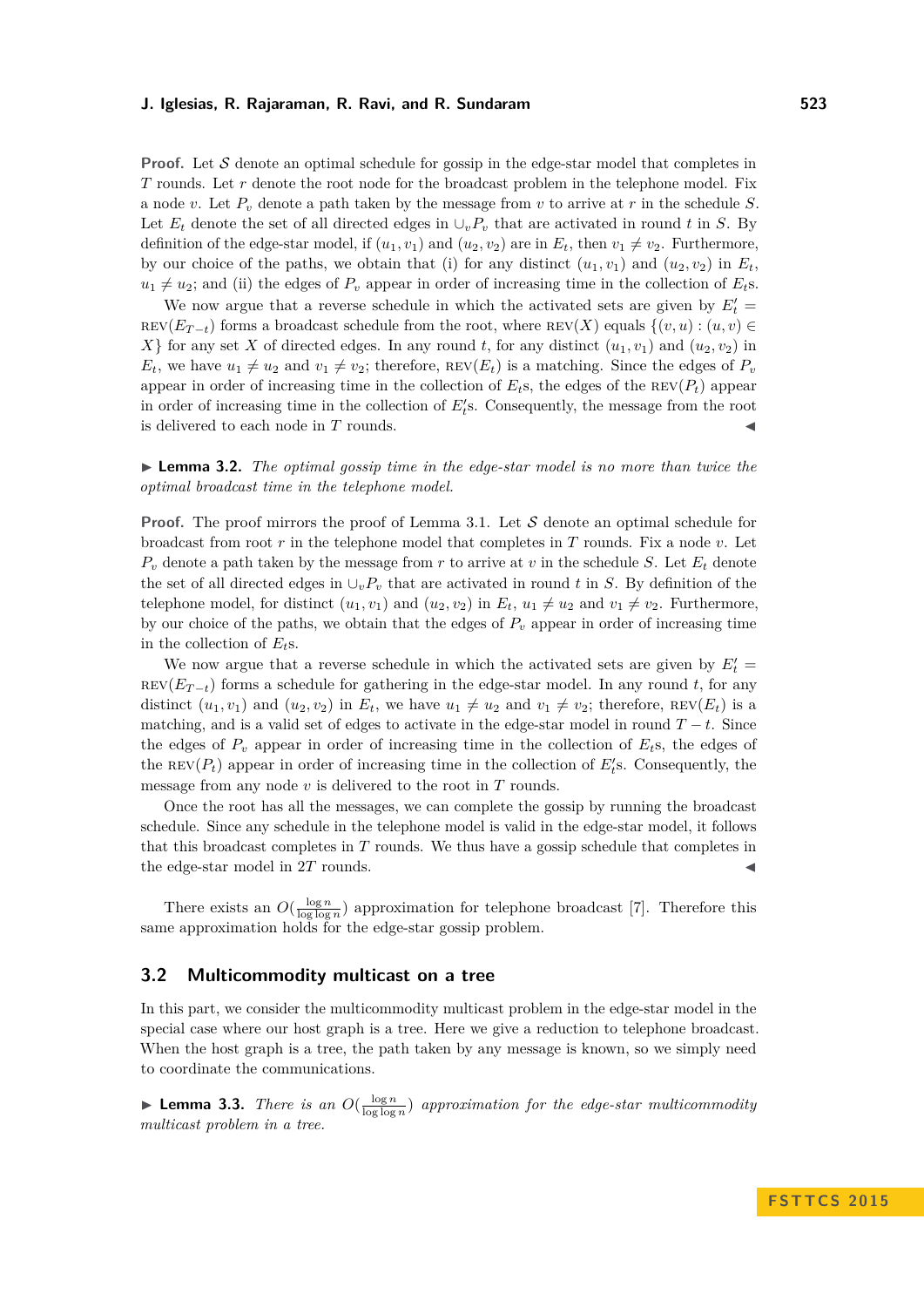**Proof.** We will start by choosing some vertex r to be the root of the tree. Let the optimal solution take time  $D$  (we can try all  $2n$  possible values for  $D$  only losing a polynomial factor in runtime). Now for each demand pair,  $(s_i, t_i)$  the message will have to go from  $s_i$  to  $lca(s_i, t_i)$ , and then from the  $lca(s_i, t_i)$  down to  $t_i$ . Bringing all the messages down the tree from  $lca(s_i, t_i)$  to  $t_i$  can be done in time  $D+1$ ; we spend  $D+1$  time steps alternating between the odd layers broadcasting their messages down and the even layers broadcasting their message down. Since each layer is a collection of edge-disjoint stars, this can be implemented in one round in the edge-star model.

The hard part is bringing the messages up from  $s_i$  to  $t'_i = \text{lca}(s_i, t_i)$ . So, we will consider that we simply have the constraints of the form  $(s_i, t'_i)$ . First we will break the tree up into sets of 2*D* consecutive layers starting every *D* layers. This guarantees that every constraint  $(s_i, t_i)$  is in some set of 2D layers.

Now consider some 2D layers in the tree. Look at the union of all the  $(s_i, t'_i)$  paths in these layers. These form a forest, where each tree has depth at most 2*D* and each node has a max degree of  $D$ ; so each tree has poise  $5D$  (recall that the poise is the sum of the maximum degree and the diameter). Therefore each of these trees can gather all their messages to their uppermost nodes in time  $O(D \frac{\log n}{\log \log n})$ .

We can run all the gathers to satisfy  $(s_i, t'_i)$  in two groups; we can run every other set of 2*D* layers in the tree simultaneously, as they are disjoint. Hence, in time  $O(D \frac{\log n}{\log \log n})$ , we can satisfy the demands  $(s_i, t'_i)$ . After this, in  $D+1$  more steps, we can satisfy the demands  $(t'_i, t_i)$ . Therefore in time  $O(D \frac{\log n}{\log \log n})$  we satisfy all the  $(s_i, t_i)$  demands.

## <span id="page-7-0"></span>**3.3 Symmetric Multicommmodity Multicast**

Note that the symmetric multicommodity multicast problem in the telephone model is equivalent (within constant factors) to the general multicommodity multicast problem [\[14,](#page-11-6) [3\]](#page-11-13) for which an  $O(2^{\sqrt{\log k}})$  approximation algorithm is known, where k is the number of terminals [\[13\]](#page-11-9). We show a reduction from the symmetric multicommodity multicast problem in the edge-star model to the symmetric multicommodity multicast problem in the telephone model, losing an additional  $O(\frac{\log^3 n}{\log \log n})$  factor in the approximation ratio in an *n*-node graph.

I **Theorem 3.4.** *Given a ρ-approximation for the symmetric multicommodity multicast problem on k terminal pairs in an n-node undirected graph under the telephone model, we can* design an  $O(\rho \cdot \log^2 k \cdot \frac{\log n}{\log \log n})$  approximation for the same problem in the edge-star model.

**Proof.** Given an optimal solution to symmetric multicommodity multicast in the edge-star model, we demonstrate a solution to the symmetric multicommodity multicast problem in the telephone model with a poly-log multiplicative loss in performance. Consider an input instance with demand pairs  $\{s_i, t_i\}$  for  $i = 1 \cdots k$  on an undirected graph *G*. Consider an optimal schedule for the edge-star symmetric multicommodity multicast problem on this instance. This defines for each pair *s, t*, a pair of paths from one node to the other where the edges of the paths are labeled in increasing time order denoting the periods in which these edges participated in an information transmission. Suppose the optimal time for multicasting is *L*; then these paths are of length at most *L*. Also, given the in-degree one bound for the edge-star model (each receiver can listen to at most one transmitter in this wireless model), the indegree of the sugraph representing the union of these optimal transmissions is also at most *L*. Our goal is to use these paths to aggregate the messages from a set of these pairs into a subset of carefully selected terminals using a reverse broadcast scheme, and then transmit the aggregated messages back to the corresponding mates of these sources. Both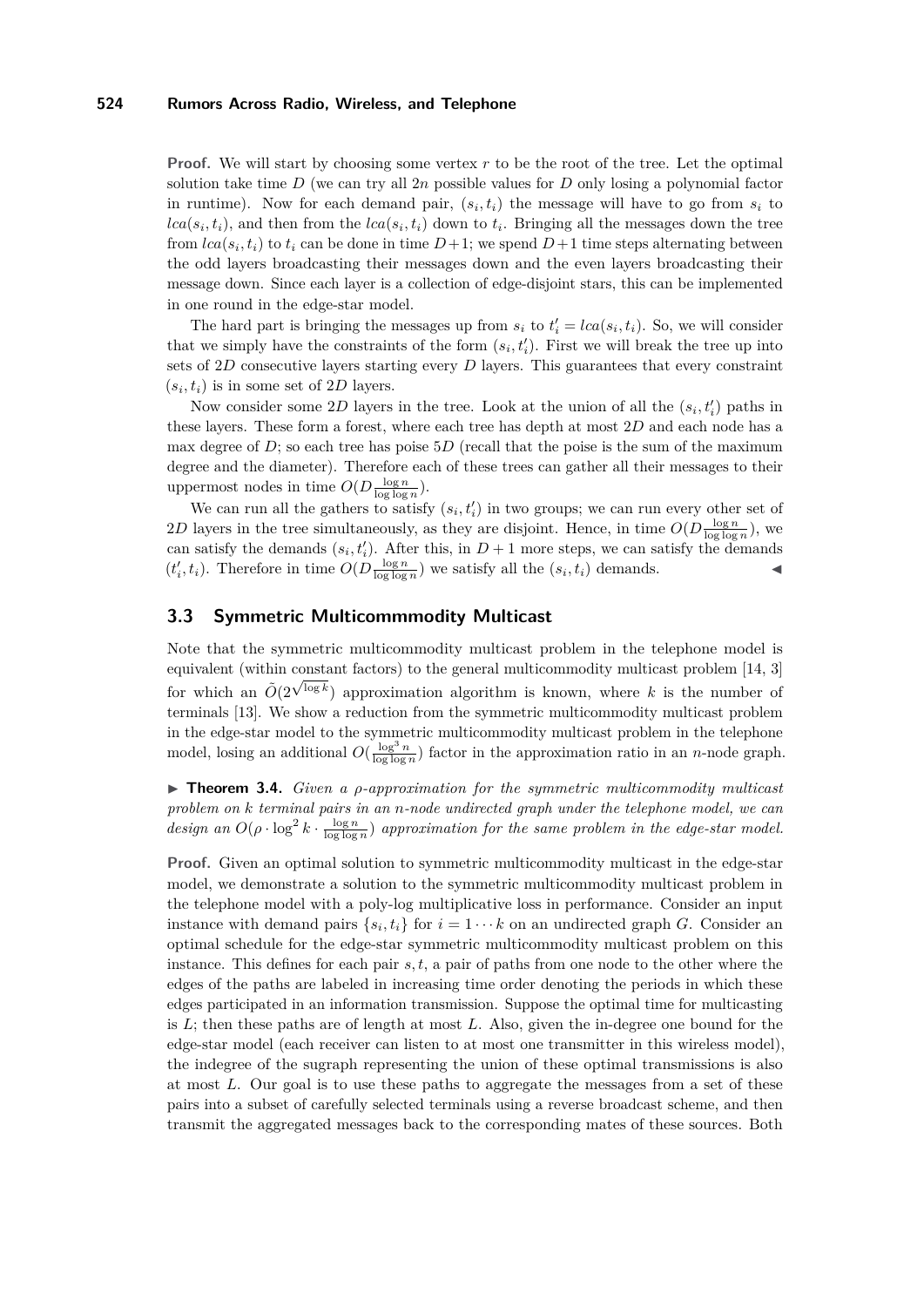<span id="page-8-0"></span>

**Figure 2** Here is an example of the optimal paths between some (*si, ti*) pairs. Here we see that the  $(s_i, t_i)$  pair intersects  $(s_i, t_i)$  and  $(s_k, t_k)$ , but  $(s_i, t_i)$  and  $(s_k, t_k)$  do not intersect.

these steps of gathering and sending will be accomplished using multicommodity multicast instances in the telephone model.

To define the aggregation pattern, define an auxiliary graph *H* with one node per *demand pair*  $s_i, t_i$ . This graph is only for the sake of argument so we will use optimal paths in the edge-star multicommodity multicast scheme in defining it. Note that the optimal transmission paths for a pair represent two paths: one from  $s_i$  to  $t_i$  and the second from  $t_i$  to  $s_i$ , where these two paths may share edges. Concatenated together they define what we will call an "optimal cycle" for this pair. Define an edge between two pairs if their optimal cycles intersect at a node. In Figure [2,](#page-8-0) we can see an example of when optimal cycles intersect. Thus *H* defines the conflict or interference between the demand pairs in the optimal multicommodity multicast schedule in the edge-star model.

We now use a network decomposition procedure [\[2\]](#page-11-14) on *H* to decompose the *k* demand pairs into  $log_2 k$  disjoint layers with the following property: the set of nodes in each layer can be decomposed into node-disjoint shallow trees, i.e., each tree in one of the layers has diameter at most  $2 \log_2 k$ . This decomposition is done as follows: pick any vertex *v* in *H* and build a BFS tree from *v*. Now let *i* be the smallest depth such that the number of nodes at depth *i* or less is more than the number of nodes at depth  $i + 1$ . Put *v* and everything within distance *i* of *v* into the current layer. Now remove *v* and it's BFS tree up to depth  $i+1$  from *H*. Repeat this process to form each layer. Once *H* is empty, let *U* be the vertices not yet assigned to a layer. Then start forming a new layer from the graph *H*[*U*].

This process assigns at least half of the remaining nodes to the current layer, hence we build at most  $\log_2 k$  layers. The diameter of each component in a layer is at most  $2\log_2 k$ , because as we move down the BFS tree the number of nodes contained in it double at each step.

Now we can use these layers to define our gathering problems. Consider one layer *i* and one tree  $T_{i,j}$  in this layer in the decomposition. This represents a shallow subgraph in *H*, so let us root this at a demand pair denoted  $P_{ij}$ . By following the paths in this subgraph from every other node to  $P_{ij}$ , we can replace their intersections with paths in the optimal multicast originating at each terminal *s* in any of the pairs to one of the two terminals, say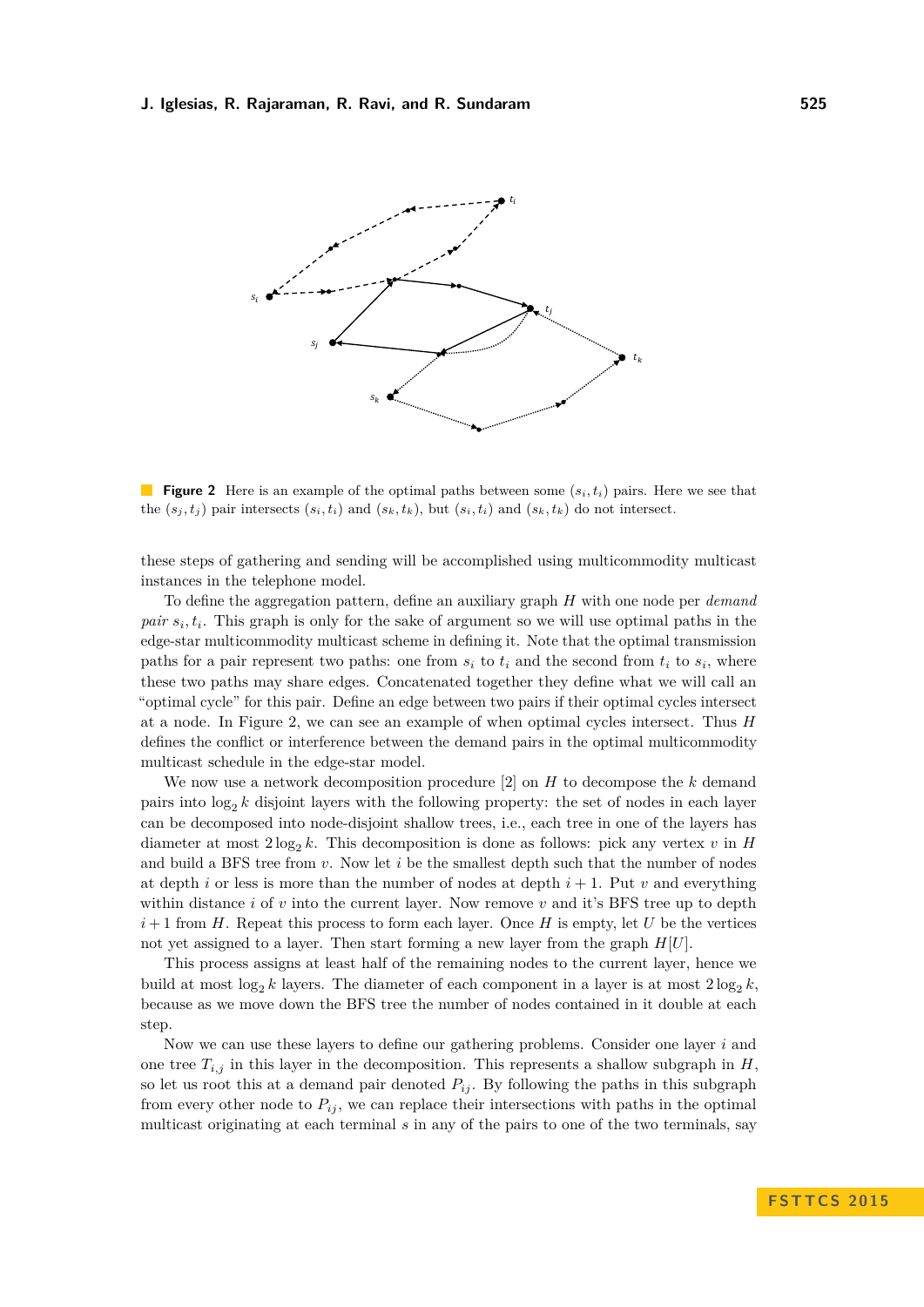$t_{ij}$  in the pair  $P_{ij}$ . This defines one of the gathering trees gathering to the terminal  $t_{ij}$ . By construction, the in-degree of any node in the gathering tree is at most *L* and the distance from any node to the root  $t_{ij}$  is at most  $O(L \log k)$ . Note that by the disjointness of the subgraphs in one layer *i*, all the gather trees are node disjoint. For each gather tree  $T_{ij}$ , we now set up a gathering multicast problem with all the terminals in the tree going to the root  $t_{ij}$ . Note that since each tree has total degree + diameter at most  $O(L \log k)$ , the poise of each tree is bounded by  $O(L \log k)$  and thus each of these trees has a gathering schedule in the telephone model taking at most  $O(Poise \cdot \frac{\log n}{\log \log n})$  steps in an *n*-node graph [\[14\]](#page-11-6). This gives a feasible solution to the set of all gathering problems in one layer *i* running in time  $O(L \cdot \log k \cdot \frac{\log n}{\log \log n})$ . Repeating this over the layers finally gives a set of gathering problems in the telephone model that complete in total time  $O(L \cdot \log^2 k \cdot \frac{\log n}{\log \log n})$ .

Note that the same schedules can be reversed to send all the gathered information in each tree to all the terminals in a tree finishing the requirements. Employing a *ρ*-approximation for this multicommodity multicast problem in the telephone model proves the theorem.  $\blacktriangleleft$ 

# <span id="page-9-0"></span>**3.4 Asymmetric Multicommodity Multicast**

For the edge-star asymmetric multicommodity multicast problem, we will use the network decomposition used in the previous proof, along with telephone broadcast in trees with small poise.

**Theorem 3.5.** *There is an*  $\tilde{O}(n^{\frac{2}{3}})$ -approximation for the asymmetric multicommodity *multicast problem in the edge-star model.*

**Proof.** We develop the algorithm in two phases. First, we design an  $\tilde{O}(\sqrt{p})$ -approximation algorithm for the case with *p* demand pairs (note that *p* can be up to  $O(n^2)$  in an *n*-node graph). Then we combine this with an algorithm that satisfies all the demands in the in-neighborhood of a node in the demand graph with high indegree to get the final result.

**A Greedy Algorithm.** To design the  $\tilde{O}(\sqrt{p})$ -approximation algorithm, we use a greedy method: assume that the value of the optimal multicast time is *L* (we can try all the 2*n* possible guesses in parallel to dispense this assumption with a polynomial running-time overhead). For every unsatisfied demand pair  $(s_i, t_i)$  (note that demand pairs are ordered in the asymmetric case), we look for a path of length at most  $L$  from  $s_i$  to  $t_i$ . If we find one, we add it to the greedy collection and delete all the nodes in this path. Suppose we are able to collect *g* paths for the pairs denoted *G* in the greedy phase until we can find no more paths of small length for the remaining demands.

Now it must be the case that all optimal paths for the remaining demands in  $P \setminus G$  must intersect the greedy paths. This implies that for every demand pair  $(s, t)$  in  $P \setminus G$ , we can follow its optimal path to its intersection with one of the greedy paths, say for the pair  $(s_i, t_i)$ , and then continue in the greedy path to  $t_i$ . In this way, every demand source in  $P \setminus G$ can be routed and assigned to one of the sinks in the greedy pairs *G* in a collection of paths: each such path has length at most 2*L* (coming from at most *L* steps to the intersection with the greedy collection and another *L* from the intersection to the sink at the end of this greedy path); also the indegree of the collection of these paths is at most  $L+1$  since they arise from the optimal collection plus the greedy subgraph which adds at most one to each node's indegree. We now set up a dummy broadcast problem (following Nikzad and Ravi [\[13\]](#page-11-9)) by hooking up the set of sinks at the end of the greedy paths, say  $T(G)$ , as leaves in a complete binary tree with new dummy nodes and a dummy root *t*. We solve for the broadcast problem in this graph from the dummy root  $t$  to all the sources  $s_i$  in all the pairs.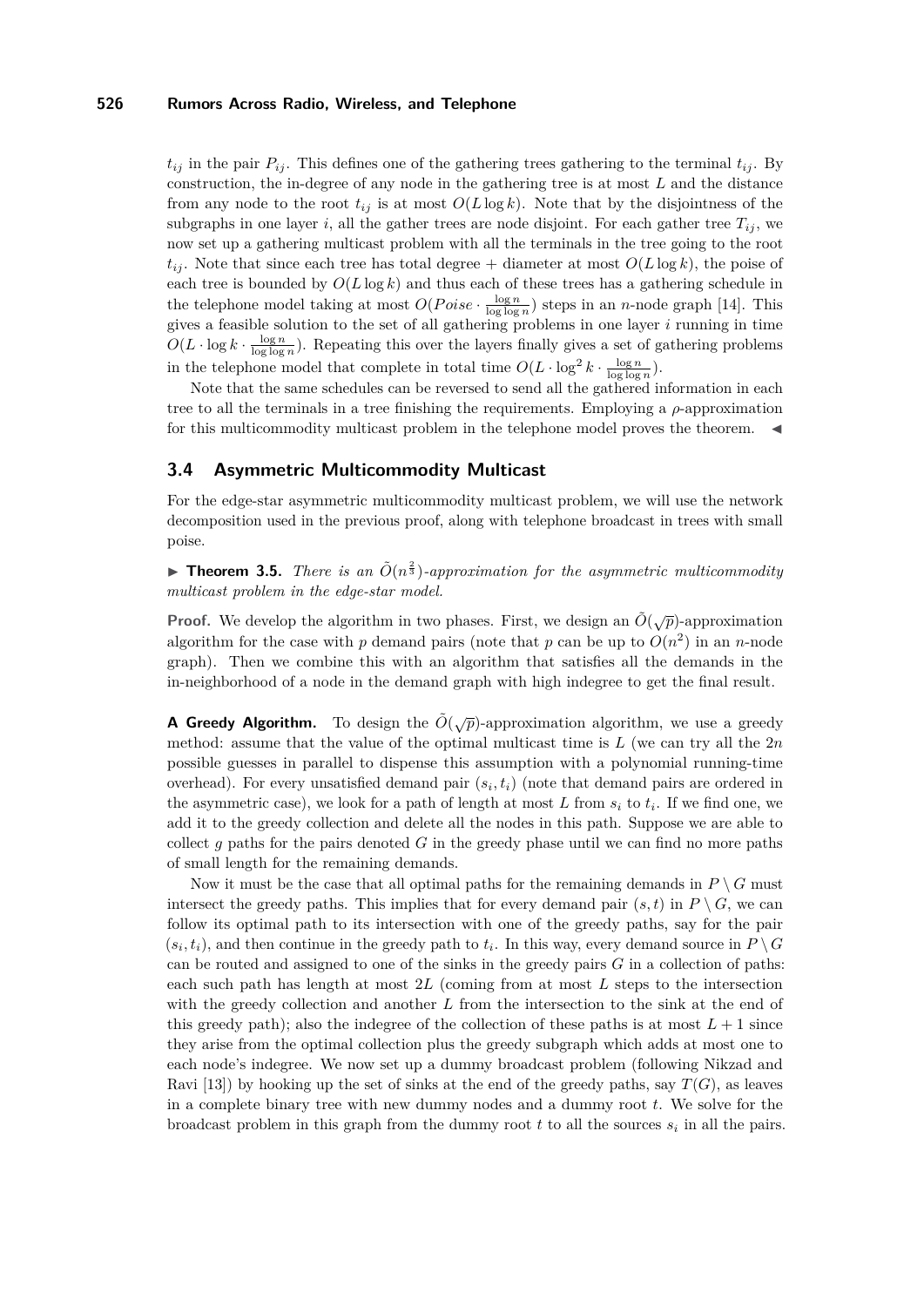By the above construction, there exists a tree of poise  $O(L + \log n)$  that connects all the sources to this root. From the result of Ravi [\[14\]](#page-11-6), this implies a broadcast scheme completing in  $O(L \frac{\log n}{\log \log n})$ . Using an *α*-approximation algorithm for broadcast in the telephone model, we get a tree that assign the sources in *P* to the sinks in  $T(G)$  in  $O(\alpha \cdot L \frac{\log n}{\log \log n})$  steps. Let us denote the set of sinks in  $T(G)$  by  $t'_{1}, \cdot, t'_{g}$  and the set of sources assigned to a sink  $t'_{i}$  by  $S_i$ .

The remaining task is to send back the messages gathered from  $S_i$  at  $t'_i$  to the sinks corresponding to the sources in  $S_i$  - let us denote this sink set by  $T_i$ . Note that by construction, all the sinks in  $T_i$  are at a distance at most  $O(\alpha \cdot L \frac{\log n}{\log \log n})$  from  $t_i'$  by following the paths to the corresponding source *s* and then concatenating the undirected path to its mate *t*. However, these local broadcasts must obey the edge-subgraph condition of having indegree at most one which is tricky to enforce.

If the number of greedy pairs  $g = |G|$  is at least  $\sqrt{p}$ , we simply satisfy these pairs and move to the next iteration: the number of such iterations is at most  $\sqrt{p}$  and each iteration can be implemented in  $O(L)$  steps (running the disjoint greedy path schedules in parallel). If the number of pair is less than  $\sqrt{p}$ , we can carry out the broadcast from each greedy sink  $t'_i$  to its sink set  $T_i$  in time  $O(\alpha \cdot L \frac{\log n}{\log \log n})$  by reversing the gathering in the earlier broadcast tree and extending it to the corresponding sinks. Processing these trees one after another, we use a total of  $O(\sqrt{p} \cdot \alpha \cdot L \frac{\log n}{\log \log n})$ . Since  $\alpha$  is sublogarithmic [\[6\]](#page-11-7), we finally get an  $\tilde{O}(\sqrt{p})$ -approximation as claimed.

**A Local Algorithm.** For the second ingredient we observe that if the in-degree of any node *v* in the demand graph is  $\delta$ , then we can satisfy all the demand requirements of the predecessors of *v* in the demand graph  $In(v)$  in time  $\tilde{O}(L)$ . Note that since all the terminals in  $In(v)$ send their message to  $v$ , the union of the directed paths that transmit these messages in the optimal solution have distance at most *L* from the terminals to *v* and induce an in-degree of at most L. This defines a tree of poise  $O(L)$  and hence enables us to find a broadcast scheme that gathers all the messages from  $In(v)$  at *v* in time  $\tilde{O}(L)$ . By reversing this broadcast tree and then following the optimal paths from each terminal in  $In(v)$  to its other sinks, we can find a tree of depth (not poise) at most  $\tilde{O}(L)$  rooted at *v* where these messages are gathered. Since *v* is the only node sending out the gathered messages, we can send all these messages to their intended sinks in a breadth-first tree in time  $\tilde{O}(L)$  in the edge-star model. Note that we have taken care of all the demands originating in  $|In(v)|$  nodes.

**Combining the two algorithms.** We can now combine the two algorithms as follows: As long as *p*, the number of demand pairs in the *n*-node graph, is at least  $\Omega(n^{\frac{4}{3}})$ , we use the local algorithm. By averaging over the indegrees that partition the demand pairs, there exists a node of indegree at least  $\Omega(n^{\frac{1}{3}})$  in the demand graph. The local algorithm thus satisfies the demands originating in at least this many nodes in one iteration. The number of iterations is thus at most  $n^{\frac{2}{3}}$  each taking  $\tilde{O}(L)$  multicast steps. On the other hand, when *p* drops below  $O(n^{\frac{4}{3}})$ , we use the greedy algorithm to get an approximation ratio of  $\tilde{O}(\sqrt{p}) = \tilde{O}(n^{\frac{2}{3}})$  giving the result.  $\blacksquare$ 

## **4 Conclusion**

We have obtained new results in the approximability of rumor spreading problems in the well-studied radio model as well as a new model motivated by wireless communications, which we call the edge-star model. For the radio model, we present an  $\Omega(n^{1/2-\epsilon})$  hardness of